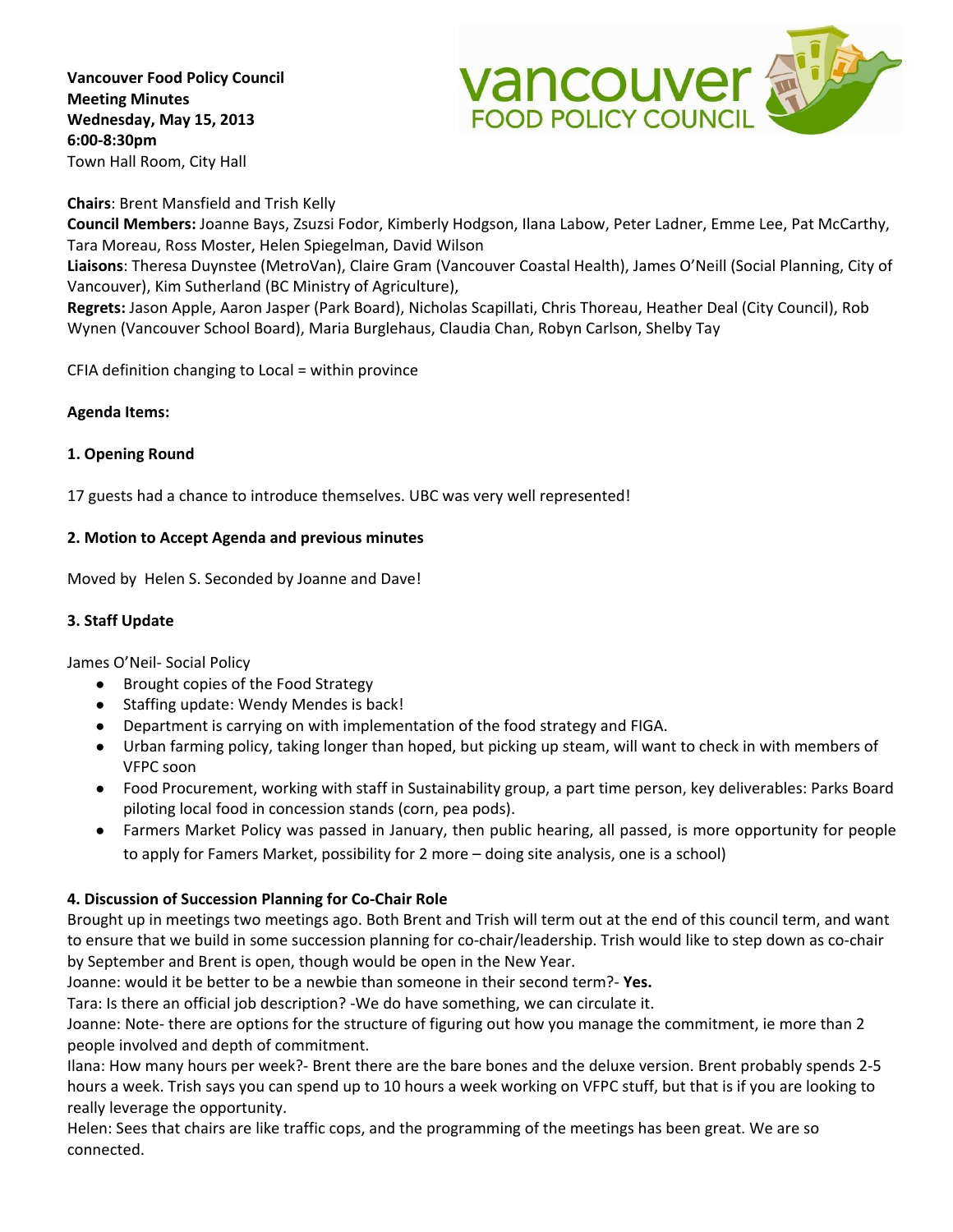Brent: You do get to do awesome things! Some invites to speak or appear. Joanne: The legacy continues, still gets invited to conferences because she is an ex-co-chair!

Expressions of interest:

Kim is interested, but she is pregnant! Perhaps works well to have her replace Brent in 2014? Dave Wilson is interested. But would need to check with work.

Next Steps: Brent will send an email and members can reply with their interest. Brent doesn't doubt the skill level of the people in the room.

# **5. Upcoming Meeting themes**

Thanks to Joanne for theming and coordinating the last meeting on procurement. We need to come up with meeting themes for the June, July and September meeting and through the 2013.

Tara:the right to food would be a great theme, as it is a nice framework. Brent: Healthy food retail, mobile food options Kim and Zsuzsi agree in October Zsuzsi: Urban farming practices research Joanne: Connections to the hinterland what other food policy councils and committees Joanne :ALR linkages Zsuzsi: Active Transportation Committee and Multicultural Committee linkages Brent: Trish and Brent met with Steve Eastman July 10th, and go to UBC Farm, and focus on Indigenous Food Soverignty. Seconded by Dave Wilson! Emme: Food Waste in early Fall ‐ She will help lead topic. Tara: Systems thinking around food Kim: Translink 2040 plan is coming up‐ invite someone from translink? Trish: Non‐GMO‐ different approaches to labelling from various non‐governmental levels. Ilana: What are high school aged people doing around food in Vancouver‐ would help take an active lead on

### **6. Updates and Discussions**

organizing.

Meatless Monday proclamation

This has been given the greenlight by mayor's office. Thanks to Councillor Heather Deal for her help with that. Date is set for Monday June 10th. A facebook event page has been set up and community groups are encouraged to design events to celebrate it. Trish will email out info to VFPC list and ask folks to spread the word.

### Cottonwood Gardens

Heather Deal has been given the motion that we passed, and has passed it on to councillor Geoff Meggs, who is taking lead on the project to explore removing the viaducts. Trish and Brent will be meeting with both councillors to further discuss. Also, Trish checked in with Davis Young, from Fresh Direct, one of the produce distributors on Malkin Avenue, and understands that consultation with the city has already been underway, and city engineers spent the day observing traffic flow on Malkin, so they ought to be aware of the challenges to distrubution if Malkin is designated a thoroughfare.

### Kwantlen Bio‐regional Food System Project

Brent, Peter, Kim and others have met to begin discussing how the VFPC working group might plug in to the Kwantlen project headed by Kent Mullinix.

### GE Free BC and Federal context

Canadian Health Food Association has recently started a working group to help create position statement and advocate federally for required labelling. , Cdn Chapter of the Organic Trade Asscoaition also has struck a working group., Cdn Organic Growers also has a position; Whole Foods Markets announced as of 2018 will require GMO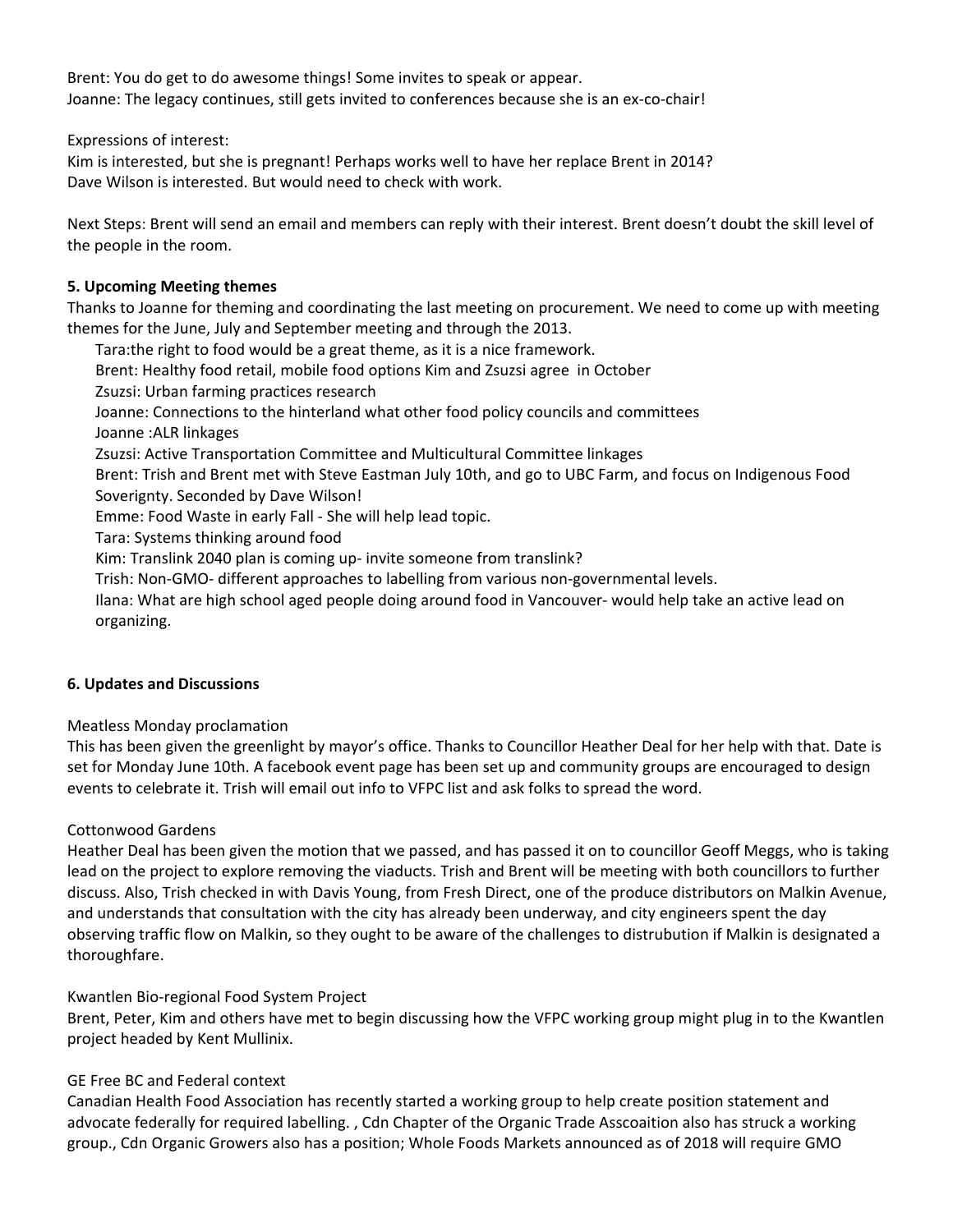labeling.; In lieu of government regulation, organizations are responding to consumers concerns; Trish proposes a panel in fall to report on what those groups are accomplishing

Break – share food & socialize

7. Revisiting of 2012‐13 Work Plan and Working Group Check‐Ins

Brent: After several meetings that were jam packed, this is a chance to check in and see where we are at, now that the Food Strategy and Local Food Asset Task Force.

Looking back at the work plan, we had tried to define where are are actively trying to push and catalyse new issues, and then we also have issues where we have more of a consulting role.

Perhaps now our role with the Food Strategy implementation, isthat we stay connected and how they relate to the working group activity.

Budget reminder: if the working groups have needs and can articulate a budget need, the city has said that they can look at funding it. On a project by project level, we have some opportunity, but would also like to aim more to get a budget.

Kim: is the VFPC eligible to receive funds from grants? Brent says that no, as an entity, we can't receive funding on our own. We have to partner with other organizations, or under the umbrella of the city if the city qualifies.

## **Tara Food Policy Landscapes Working Group‐ co chaired with Kim H.**

Got some funding with SPEC to hire an intern, and will start a policy scan on food waste. The data gathering is quite dense, so it was hard to do it as volunteers, so great to have a paid intern. There is a challenge as volunteers, and volunteers managing volunteers is even more challenging. meeting again next week. Have a good framework and scope, but thinks there needs to be someone leading the project. Maybe we are ready to have an ask for some funding from city.

Ilana: What is appropriate for council to take on as a project. Especially in terms of when we are hiring people, there needs to be a process. Ie the call for feedback on the possibility of applying for grant money to hire a new intern. Emme: The whole process was so last minute.

Brent: We will have to work out an actual protocol or policy for how we endorse/apply for funding. Brent will take lead and Emme will help develop the guidelines. Ilana, Dave will help.

Tara: in reflection, its been 30‐40 hours of volunteer time to hire someone. Didn't realize how much it would take to do it.

### **Emme: Food Waste Warriors co‐chaired with Erin Nichols**

May 29th meeting happening. Mount Pleasant Community Centre. Guest speakers lots of activity on their own, and this meeting will convene all these great people. There are so many people working on these issues, in total isolation. Brent: We ask ourselves what can we do uniquely that no one else can do? This is an issue where we can convene.

### **Ross FEDAP Working Group**

Also having issues with funding. Started in 2008, in 2012, didn't have VFPC budget any more, and then were left scrambling. Got engaged with SFU semester in dialogue, and some work with Langara. Similar challenge of volunteer capacity. Some LFS UBC students did some work. Making connection From here to there 3, stories about Food Energy and transitioning communities, and another planned for the fall. Funding is one event at a time. A paid coordinator for Food Secure Vancouver was really valuable. It's hard as a long term project, to go event to event.

**Neighbourhood Working Groups‐ co‐chaired by Zsuzsi and Ross**